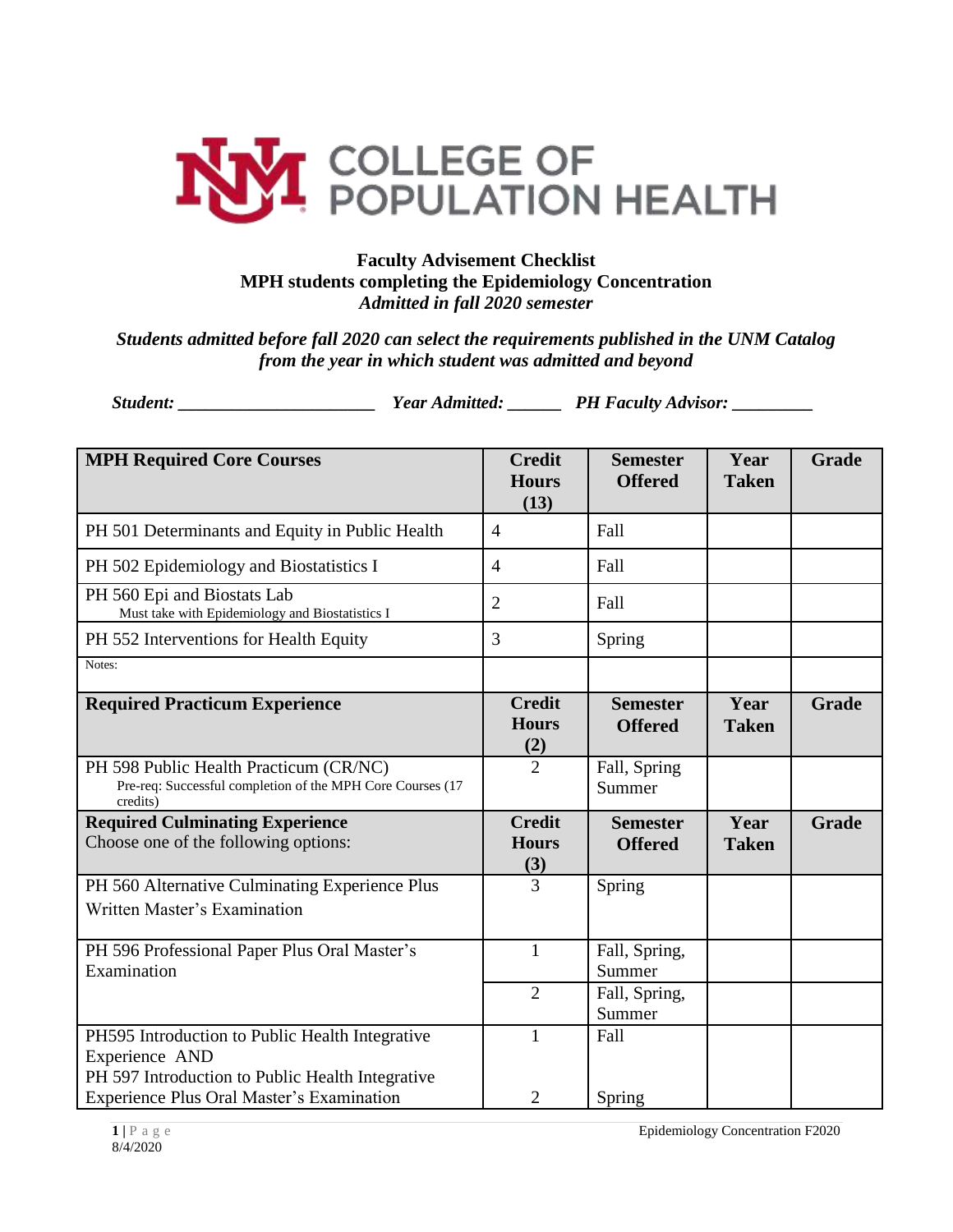| <b>Required Courses for the Epidemiology</b><br><b>Concentration</b>                                                                                                                                                          | <b>Credit</b><br><b>Hours</b><br>(9)  | <b>Semester</b><br><b>Offered</b> | Year<br><b>Taken</b> | Grade |
|-------------------------------------------------------------------------------------------------------------------------------------------------------------------------------------------------------------------------------|---------------------------------------|-----------------------------------|----------------------|-------|
| PH 534 Epidemiology Data Analysis<br>Pre-req of Adv Epi and Adv Biostats                                                                                                                                                      | 3                                     | Fall                              |                      |       |
| PH 537 Advanced Epidemiology Methods                                                                                                                                                                                          | 3                                     | Spring                            |                      |       |
| PH 539 Advanced Biostatistical Methods                                                                                                                                                                                        | $\overline{3}$                        | Spring                            |                      |       |
| <b>Electives for the Epidemiology Concentration</b><br>Choose from the following or other courses offered<br>by the MPH Program or other UNM college or<br>departments. Your faculty advisor must approve<br>these electives. | <b>Credit</b><br><b>Hours</b><br>(15) | <b>Semester</b><br><b>Offered</b> | Year<br><b>Taken</b> | Grade |
| Must select:                                                                                                                                                                                                                  |                                       |                                   |                      |       |
| PH 510 Public Health and Health Care Management                                                                                                                                                                               | $\overline{3}$                        | Fall                              |                      |       |
| PH 513 Public Health Seminar                                                                                                                                                                                                  | 1                                     | Spring                            |                      |       |
| PH 531 Perinatal Epidemiology<br>Pre-req of Epidemiology/Biostatistics I and Epi/Biostats<br>Lab<br><b>OR</b><br>PH 560 Psychiatric Epidemiology<br>Pre-req of Epidemiology/Biostatistics I and Epi/Biostats<br>Lab           | $\overline{2}$                        | Spring<br>alternating<br>years    |                      |       |
| Select at least 9 additional credits. Here are some<br>potential courses. This list is not fixed due to changes<br>in faculty and curriculum. Additional courses will be<br>posted each semester.                             |                                       |                                   |                      |       |
| PH 513 Public Health Seminar (may take up to 2<br>additional credits)                                                                                                                                                         | 1                                     | Spring                            |                      |       |
| PH 524 Social Epidemiology<br>Pre-req of Epidemiology/Biostatistics I and<br>Epi/Biostats Lab                                                                                                                                 | $\overline{2}$                        | <b>TBD</b>                        |                      |       |
| PH 528 Infectious Disease Epidemiology<br>Pre-req of Epidemiology/Biostatistics I and Epi/<br><b>Biostats</b> Lab                                                                                                             | $\overline{2}$                        | Fall                              |                      |       |
| PH 532 Cancer Epidemiology<br>Pre-req of Epidemiology/Biostatistics I and<br>Epi/Biostats Lab                                                                                                                                 | $\overline{2}$                        | Spring in<br>odd years            |                      |       |
| PH 533 Public Health Research Methods                                                                                                                                                                                         | 3                                     | Fall                              |                      |       |
| PH 555 Public Health Evaluation Methods                                                                                                                                                                                       | 3                                     | Fall                              |                      |       |
| PH 556 Community-based Participatory Research                                                                                                                                                                                 | $\overline{2}$                        | Summer                            |                      |       |